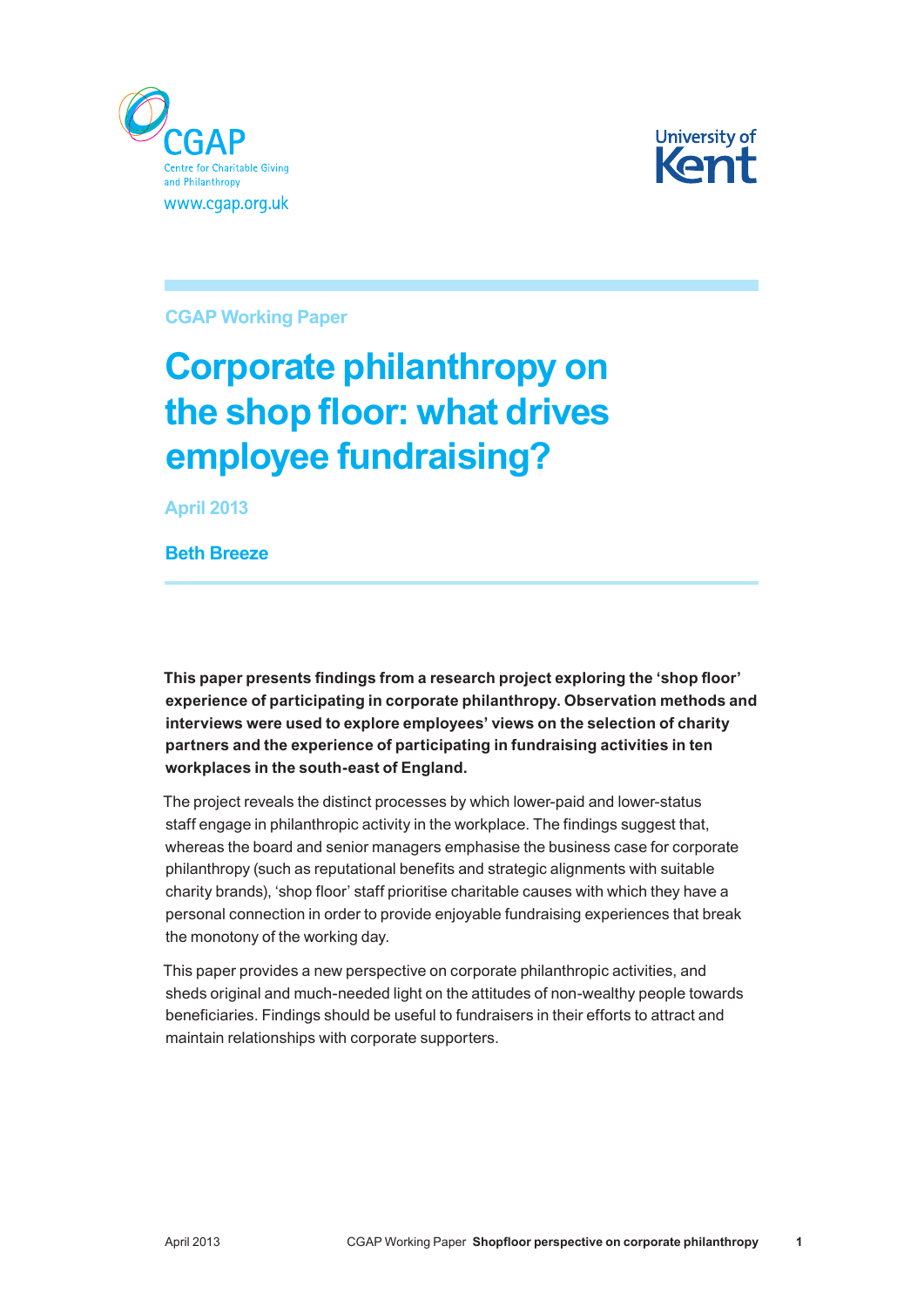#### **Introduction**

Corporate philanthropy has existed in the UK for centuries. For as long as money has been made through commercial endeavour, some of it has been donated to support charitable activities (Elischer 1999a, p18; Sargeant and Jay 2004, pp16–17).

Despite its longevity and wide‑ranging activities, corporate philanthropy accounts for only a small fraction (3%) of total charitable income in the UK (CGAP/CaritasData 2011, p13), yet enjoys a much higher public profile than other more lucrative sources of income. Whereas individuals contributed around £11 billion in 2010/11 (NCVO 2012, p45) and over £2.5 billion of funding came from the top 400 charitable trusts and foundations (DSC 2010), the total value of voluntary support from corporations is only estimated at around £750 million in 2010/11 (DSC 2011, pxvii, NCVO 2012, p36).

## **Decision‑making in corporate philanthropy**

While corporate philanthropy has a long history, its *modus operandi* has shifted somewhat. There has been a shift from the 'philanthropic stage' or 'chairman's choice', whereby business was viewed primarily as an altruistic benefactor and the chosen causes were closely related to the philanthropic preferences of the chair or chief executive, to the 'transactional stage', also known as 'dual agenda' corporate philanthropy, whereby both business and social goals are simultaneously pursued (Burlingame and Young 1996).

Whilst this shift relates to the overall *purpose* of corporate philanthropy, recent years have also seen a shift in the *processes* by which it takes place, notably the increasing involvement of the workforce in the selection of charitable beneficiaries through procedures that involve consulting employees, establishing charity committees with representatives from across the company and the use of staff ballots to vote for beneficiaries. In 2009 just one in seven companies used some form of democratic measure to decide which cause would benefit from their corporate fundraising activities (Harvey 2009), but two years later in 2011, a quarter of all corporate partnerships were selected as a result of pitching to the staff as a whole (Ribeiro 2011).

This paper explores situations in which the wider workforce has some say in the selection of charitable beneficiaries.

#### **Methodology**

This research is primarily based on observational methods used to study the charitable behaviours and attitudes of shop floor staff in ten different workplaces. These observations took place in regular staff meetings within which fundraising was on the agenda, at specialist charity committee meetings, or in informal settings such as over coffee in the staff canteen.

In order to gain access to the sample, in all but one case it was necessary to initially interact with more senior management staff, either on the telephone or in a face-to-face meeting. Therefore data from these 'gateway' interviews was also collected and analysed.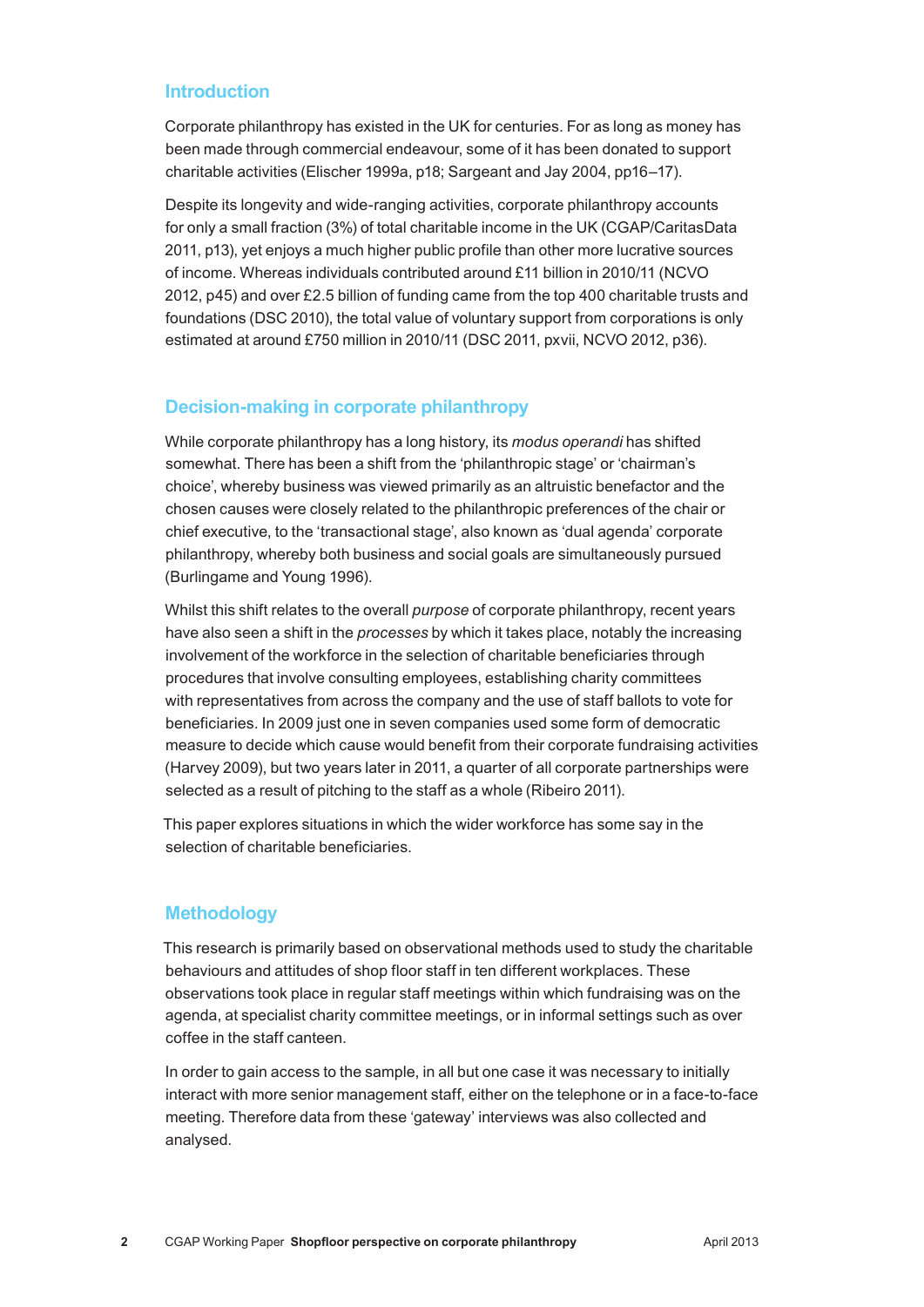Finally, participant‑observation was undertaken at a major gathering of people involved in corporate-charity partnerships,<sup>1</sup> where the formal presentations were observed and notes were taken during during the informal discussions during coffee breaks, lunch and at the end of the event.

# **Findings**

#### **1 Corporate philanthropy appears still primarily controlled from the top and driven by a business case**

In the companies where the fieldwork took place, a large portion of the corporate philanthropy budget appears to continue to be driven by a business case that seeks benefits such as improved reputation and brand‑building, and is delivered through strategic alignment partnerships chosen by senior managers. It is the smaller donations that are allocated with any type of staff involvement, and that tend to be generated by fundraising rather than from profits. Managerial comments made during the 'gateway process' to gain access to the shop floor reflect their desire to retain control and guarantee benefits:

*'We're quite hard‑nosed when we give at a company level.'*

*'This money [for corporate donations] has to be used to work as hard as the marketing budget.'*

Willingness to loosen control on the corporate philanthropy budget when the numbers are smaller is revealed in this comment:

*'If we're investing a large sum, say half a million pounds or more, then we have to think it through and have rigour and be sure we're leveraging all the value. But if it's smaller sums we're more relaxed about it.'*

When democratic procedures were introduced, the goal of improving staff morale through 'gestures of goodwill to employees' is frequently cited. For example:

*'The main aim is to give staff a feelgood factor.'*

But the most frequent explanations of corporate philanthropy from managerial staff related to the need to recruit, develop and retain good staff, such that corporate philanthropy is most often harnessed to achieve the goals of the human resources department, as this comment from a senior manager demonstrates:

*'We look to the third sector for non‑traditional skills development that offers employees meaningful and memorable opportunities.'*

## **2 Despite some devolution of decision-making, there is a continuing expectation of alignment with company objectives**

Although a trend away from 'chairman's choice' and towards procedures involving a wider input for selecting beneficiaries was apparent in most of the cases studied, the management retained an expectation that corporate philanthropy would still serve

<sup>1</sup> This event was the Third Sector Corporate Partnerships event held in London on 23 November 2011.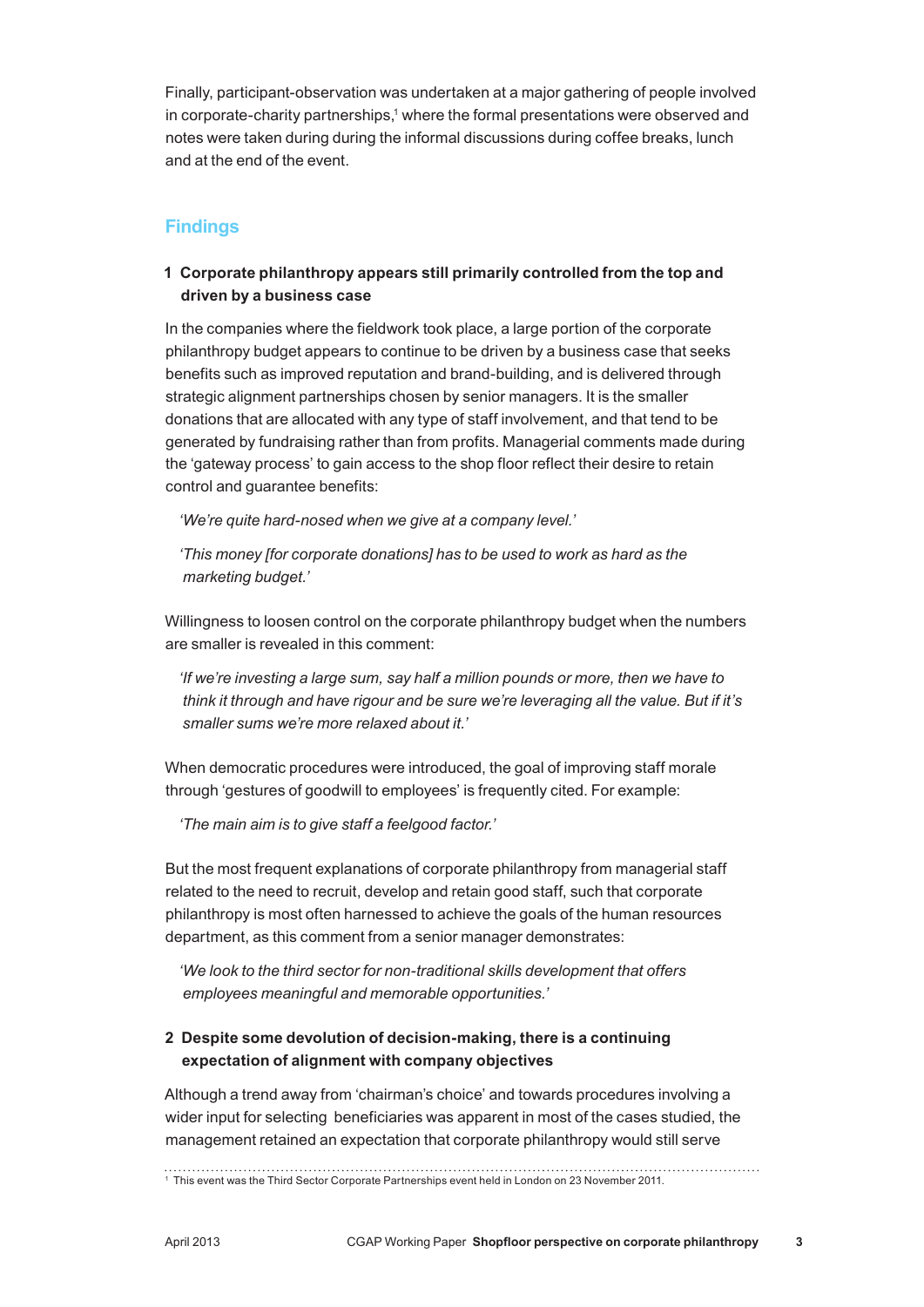business objectives. This was particularly the case when donations were made from company profits, as this quote illustrates:

 *'At the end of the day, it's shareholders' money.'*

But even when the donations came from fundraising rather than being allocated from the annual budget, managers strove to achieve business benefits:

*'We are directed by a business need to be visually active in certain areas.'*

Or at the very least to avoid dis‑benefits, particularly when significant sums are involved:

*'There are certain charities we would steer away from, if they were going to cause us issues.'*

#### **3 Staff involvement in selecting charitable beneficiaries can be rather tokenistic**

Shop floor staff involvement in corporate philanthropy was often found to be marginal. In a typical example, a long‑list of ten charities drawn up by a senior manager was presented to the staff group; from this they could vote to select the shortlist of five charities who were then invited to pitch to a committee of senior managers who made the final choice. In this scenario, the lower-rung employees have no real say over who is under consideration or who is ultimately successful. The lack of meaningful involvement in decision-making probably explains why many staff in workplaces that ostensibly ask their opinion were unaware of how causes were selected, as this quote shows:

*'I'm not fully aware of the process for selecting the charity of the year, it's just announced and then we fundraise for it. I think this year's choice is for reasons around 2012 [the London Olympics], the sponsorship that we're doing as a company.'*

#### **4 Staff do not always take up the offer of participation**

Credible data on levels of participation in staff votes were not readily available, but where numbers were provided, it appears turnout rates in voting procedures are around 20% or lower. This was not perceived by senior management as being necessarily problematic, given the 'means over ends' approach described in the previous finding and exemplified again in this quote:

*'Even when people don't take up the offer to help choose charities, they feel good about the fact that it's on offer.'*

But shopfloor staff described their reluctance to cast a vote as being related to timing, priorities and confidence, as this exchange illustrates:

Hari: *'[The email about choosing charities] comes round on a Friday when we've just got too much to do, there's no time to sit down and think about it properly.'*

Researcher: *'So if you can't do it properly you don't do it?'*

Iris: *'Yeah, it's better not to fill the survey in, if you don't know enough to make good choices.'*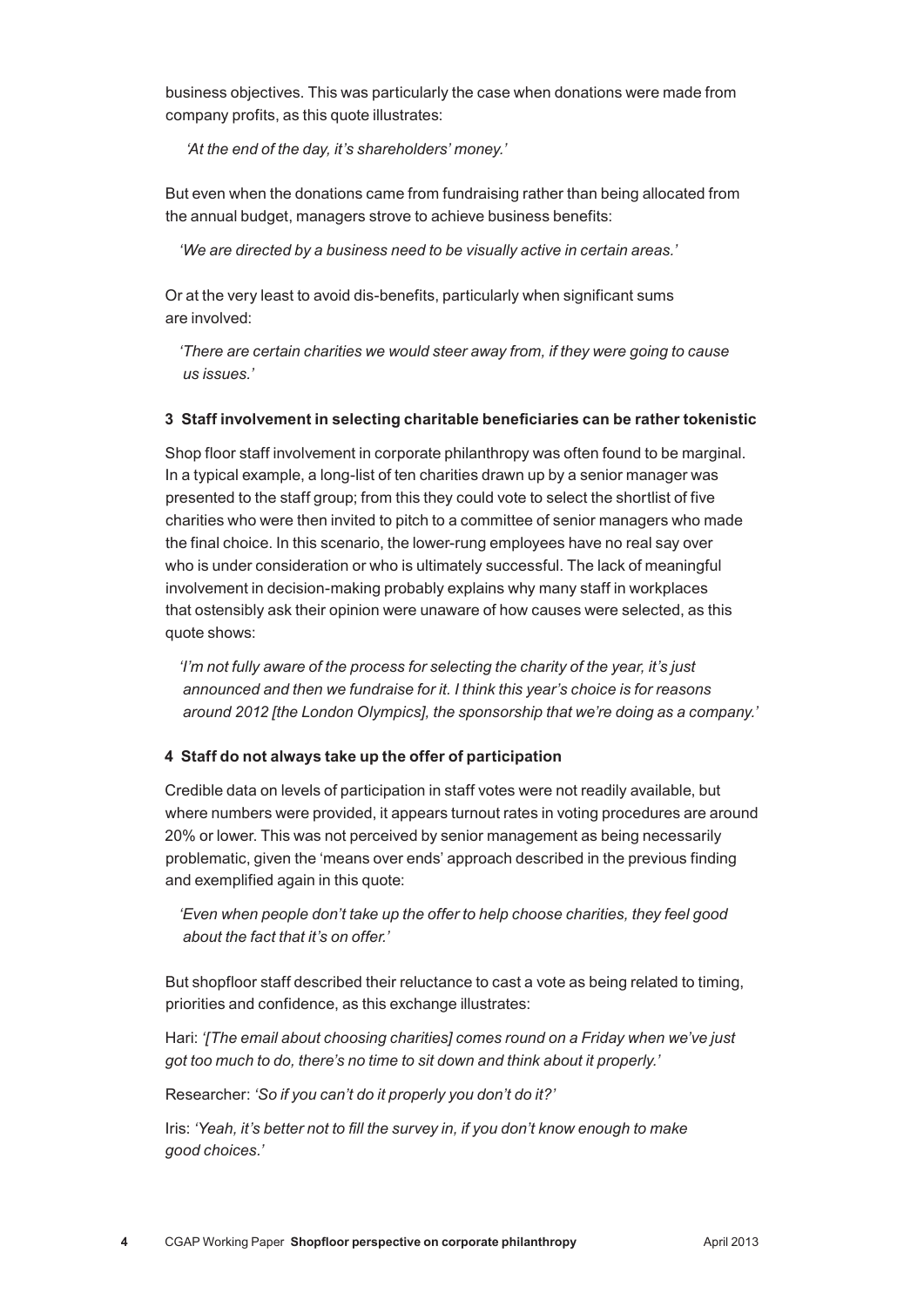Researcher: *'So you'd rather not make a choice at all than make the 'wrong' choice?'*

Hari: *'Yeah. It's an important decision and you can't rush it.'*

Iris: *'I'd rather someone picked who knew more about it.'*

#### **5 Decision‑making by shop floor staff reflects personal experiences and preferences**

Previous CGAP research has shown that philanthropic decision-making by individuals is driven largely by donor tastes, preferences and experiences (Breeze 2010). The present study finds that the same drivers exist in the workplace, such that shop floor staff prefer to fundraise for causes to which they are naturally sympathetic and have prior experience:

*'It's a really difficult question to answer, how we pick which charities get help. It all depends on the individual's circumstances. If someone has got, say, cancer in their family they have an affinity with that. Children's charities are always popular – people always want to do things for children.'*

*'One of our colleagues unfortunately died in one of the hospices, so the X hospice is very close to us. And I've banged the drum for Y hospice because my father died there. So there is a personal feel for the hospices that we're trying to raise funds for.'*

#### **6 The spread of more democratic procedures favours more established charities and 'safer' causes**

Both managers and shop floor staff recognised that widening employee participation in the selection of charitable beneficiaries creates an in‑built advantage for those charities with the best name recognition and the most widespread support:

*'It's usually the big boys [of the charity sector], to be quite honest.'*

Quotes from charity staff attending a large corporate‑charity partnership event demonstrate how this in‑built advantage for certain types of charities and causes is perceived by those working within the charity sector:

*'They're not very fair, the same few charities win them all.'*

*'If you're one of the charities that everyone loves and are popular with staff then Charity of the Year is worth it.'*

#### **7 Despite selecting serious causes, shop floor staff expect that the process of supporting a charity will be fun and will enliven their working lives**

Once a cause that is universally considered 'worthy' and relevant to the lives of most employees has been chosen, talk amongst staff turns to the pleasure and joy they get from being involved in fundraising activities:

*'Ultimately it's about having fun.'*

*'X charity was fantastic – they had people abseiling down walls and all sorts of things [big smile]. It was great fun.'*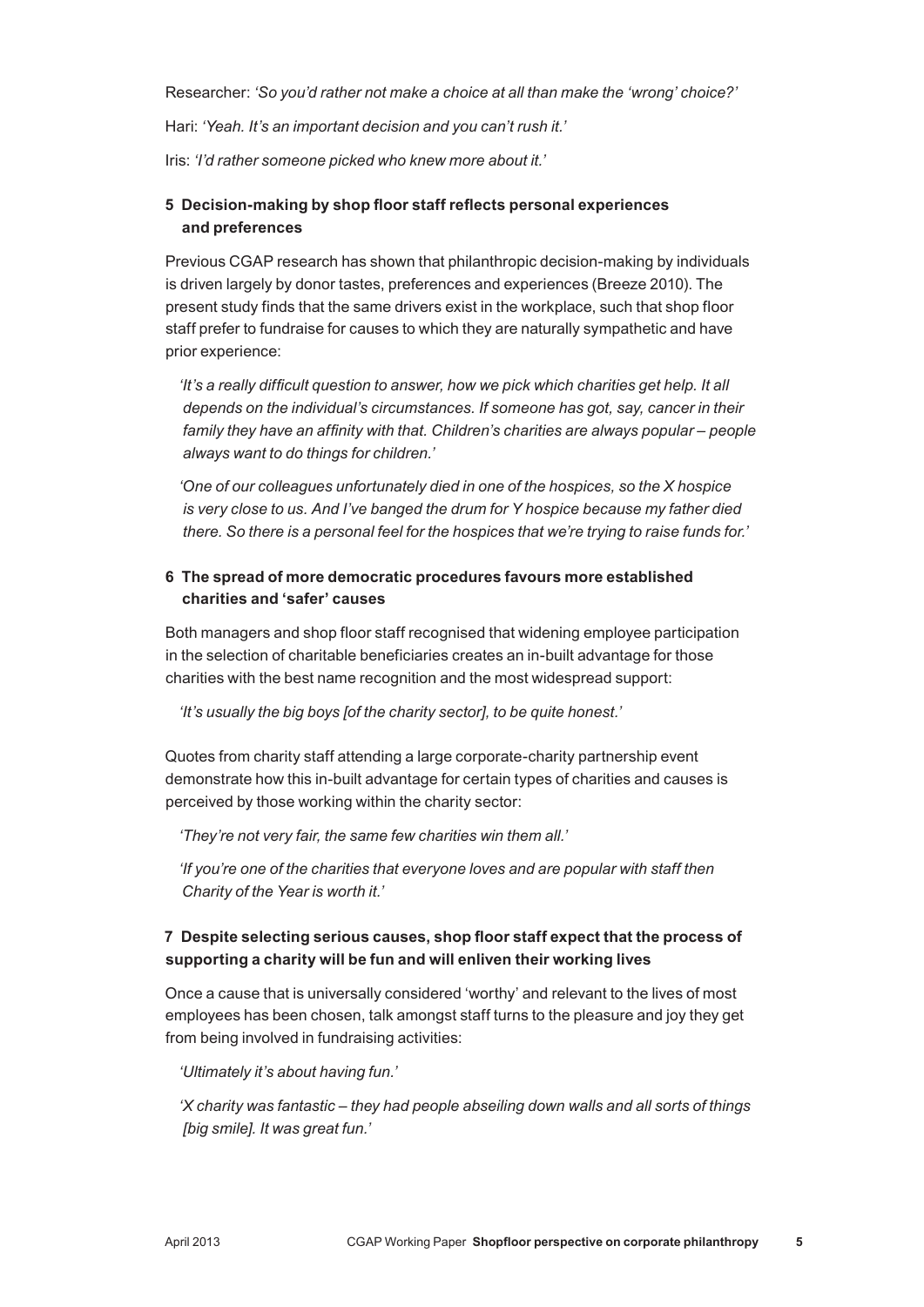The following exchange between three members of staff recalled the enjoyment of a recent fundraising activity at work:

Jane: *'We did a sponsored bike ride where we just had to keep two exercise bikes going in the banking hall all day.'*

Keith: *'It was really good, cos we got a load of the soldiers up from the barracks, didn't we?'* [laughter]

Laura: *'But they wanted a go, everyone wanted a go. It was good fun.'*

The idea of 'fun' was dominant in all the workplaces discussions that were observed, and articulated most vividly in these comments from a woman working in a supermarket:

*'You've got to make it fun, cos you don't get many fun days down there, believe me. Down there on the shopfloor, it's hard work. People are working constantly. They come in and do a long shift, lugging boxes, putting things on the shelves, bringing things out of the chillers, and they do work hard. So it's nice to have a bit of fun, you know?'*

#### **8 As well as opportunities for light‑hearted fun, employee fundraising also creates temporary opportunities to challenge corporate hierarchies**

Employee fundraising is often organised and led by shopfloor staff and involves managers engaging in activities that can be embarrassing and even painful. For example:

*'Last year we had all of our section leaders and half our managers having their legs waxed and chests waxed. [More animated voice] Yeah! It was cool. We were meant to have a waxer come in, but she let me down at the last minute so we let the colleagues come and do it [lots of laughter]. Yeahh! [more laughter]. Some of them had their chests done, some of them had their backs done, some of them had their legs done.'*

In another workplace, shopfloor colleagues reminisced about a fundraising activity:

Natalie: *'We were at [a local shopping mall], do you remember? We were running round with a trolley?'*

Olive: *'Oh my god yeah, going though [the shopping mall] with a trolley, and we had our branch manager at the time, we was dressed up as pirates, wasn't we?'*

Multiple voices: *'Yeah.'*

Pam: *'Dressed up as a pirate, in the trolley, and we basically had a bucket … bless him. He'll do anything for charity that bloke, he really will. Once he waxed his legs in the banking hall.'* 

Multiple voices: [lots of noises of agreement and approval, eg 'yeah']

There is also a sense in which senior managers loosen their grip in order to achieve the desired objectives of raising morale and building teams: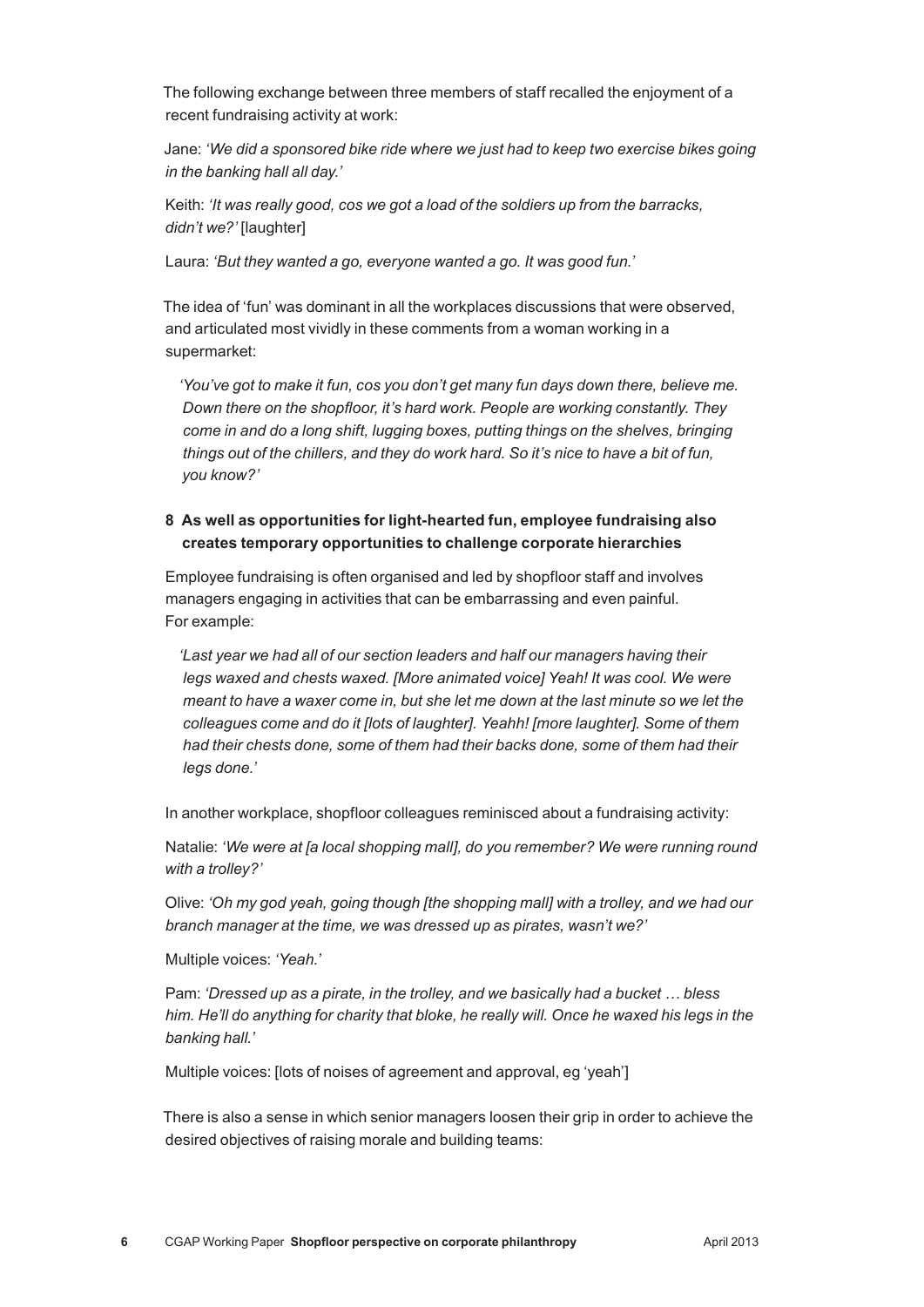*'We did a charity bike ride. Instead of being a boss and their team, all of a sudden we were just ten guys on bikes, riding along, enjoying each others' company.'*

When hierarchies are temporarily suspended in pursuit of a fundraising goal, wider business benefits can be achieved in terms of building relationships and trust between different tiers of a company:

*'I found myself climbing a mountain with a member of our executive committee – the most senior woman in our company! And there was also a new graduate there too. On the trip it didn't matter if they earn ten times more than you, if they climbed slower then you had to all slow down and go at their speed.'*

#### **Discussion**

The findings highlight distinct motivations related to positions in the workplace hierarchy for engaging with corporate philanthropy. While the management appears driven primarily by pursuit of business benefits, their employees on the shopfloor are driven more by personal preference for causes and the hope for some light relief from their day job, as shown in Table 1.

|               | Table 1 Determinants of corporate philanthropy on the board and on |
|---------------|--------------------------------------------------------------------|
| the shopfloor |                                                                    |

|                        | Rationale for charity choices                                                                                                        | Driver for involvement                                                                                                   |
|------------------------|--------------------------------------------------------------------------------------------------------------------------------------|--------------------------------------------------------------------------------------------------------------------------|
| <b>Managers</b>        | Appropriate brand alignment (a 'good<br>fit') between the charity and the                                                            | Improving the reputation and<br>credibility of the company.                                                              |
|                        | company.<br>A respectable partner with the right                                                                                     | Marketing opportunities to attract and<br>retain customers.                                                              |
|                        | image, a proven track record and a<br>professional approach to working with<br>the private sector.                                   | Access to HR benefits (staff<br>recruitment, retention and<br>development).                                              |
|                        | A strategic partnership offering<br>continuity and potential for a long-term<br>relationship.                                        | Publicity and public relations<br>opportunities.                                                                         |
|                        | Value for money relative to alternative<br>charities and relative to gaining<br>benefits such as staff development<br>opportunities. | Other tangible benefits - eg access<br>to celebrities and entertainment<br>opportunities for the board and<br>directors. |
| <b>Shopfloor staff</b> | Similar to charity choices made in<br>personal life.                                                                                 | To support causes they personally<br>care about.                                                                         |
|                        | Based on personal taste and<br>experiences of charities and causes.                                                                  | To 'have a laugh', fun and carnival.                                                                                     |
|                        |                                                                                                                                      | To relieve the monotony of                                                                                               |
|                        | Causes that are easily understood,<br>have widespread appeal and are<br>believed to make good use of<br>donations.                   | working day.                                                                                                             |
|                        |                                                                                                                                      | To subvert normal workplace<br>hierarchies by temporarily asserting<br>shopfloor dominance over managers.                |
|                        | Preference for well-known charity<br>brands and local charitable<br>organisations.                                                   |                                                                                                                          |

The research also finds distinct motivations for involving staff in charitable decision‑making. Managers take an instrumental/incidental approach to involving staff: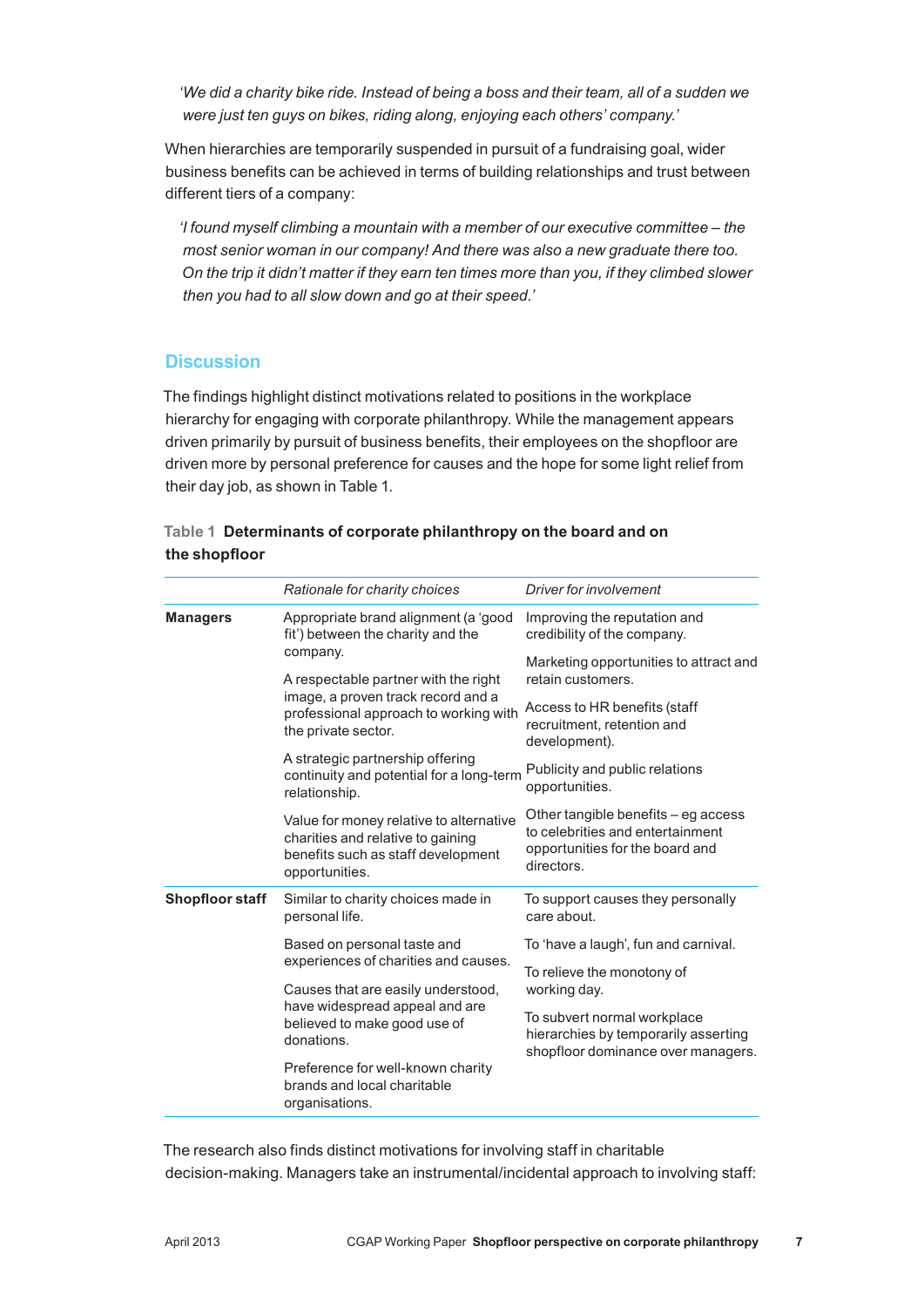involvement is either viewed as a means of achieving greater 'buy-in' and therefore more enthusiastic fundraising and support for the initiative, or it is viewed as an engagement device where the means matters more than the ends, and only minimal funds are allocated. Employees, however, take a more personal/emotional approach, following a similar decision-making process to that used in their private giving. The added factor is that charitable decision-making in the workplace is 'on display' to work colleagues who may not be aware of each others' personal stories, which makes expressing a charitable opinion in the workplace a potentially revealing act. Low levels of participation in staff votes may be due to an appreciation of the instrumental/ incidental nature of the ballot, or it may be due to a preference to avoid bringing personal concerns into the workplace.

Previous research has identified three strategies for recipients to get a positive response from donors (Ostrander and Schervish 1990, p86):

- **1** Needs‑based strategy presenting needs that can be met by donors.
- 2 Opportunity-based strategy presenting social/political benefit to donors.
- **3** Agenda‑based strategy presenting beneficiary needs as part of donor's overall interests.

The findings indicate that all three strategies are present within corporate philanthropy decision-making, but they receive different degrees of emphasis from different parts of the company. While shopfloor staff follow a combination of needs‑based strategies (seeking to meet needs they care about) and opportunity‑based strategies (seeking the social benefits of fun and relief from the monotony of their job), managers largely pursue agenda‑based strategies, pursuing business interests through the medium of charitable activity.

#### **Conclusions**

This paper began by noting the shift in corporate philanthropy decision-making from the historic model of 'chairman's choice' (which prioritised the philanthropic preferences of business owners and leaders) to 'dual agenda giving' (where corporate philanthropic activity strives to deliver both business and social benefits). The findings presented in this paper indicate the existence of a potential third model, in which corporate philanthropy meets the diverse needs of charities, business leaders and their staff.

If this model is found to be robust and increasingly prevalent, then it has implications for both sides of corporate‑charity partnerships. Companies need to better understand how to involve staff in a way that secures greater meaningful participation while maintaining the desired business benefits, and charities need to better understand the more varied motivations for involvement across the company and the implications of more diffuse decision-making for their efforts to seek and maintain corporate support.

Just as efforts to attract income from other sources (individuals, major donors and trusts and foundations) have increased in recent years in response to both public sector cuts and as a realisation that much untapped philanthropic potential exists across the UK, so too corporate philanthropy has been the target of various hopes and expectations within the charity sector.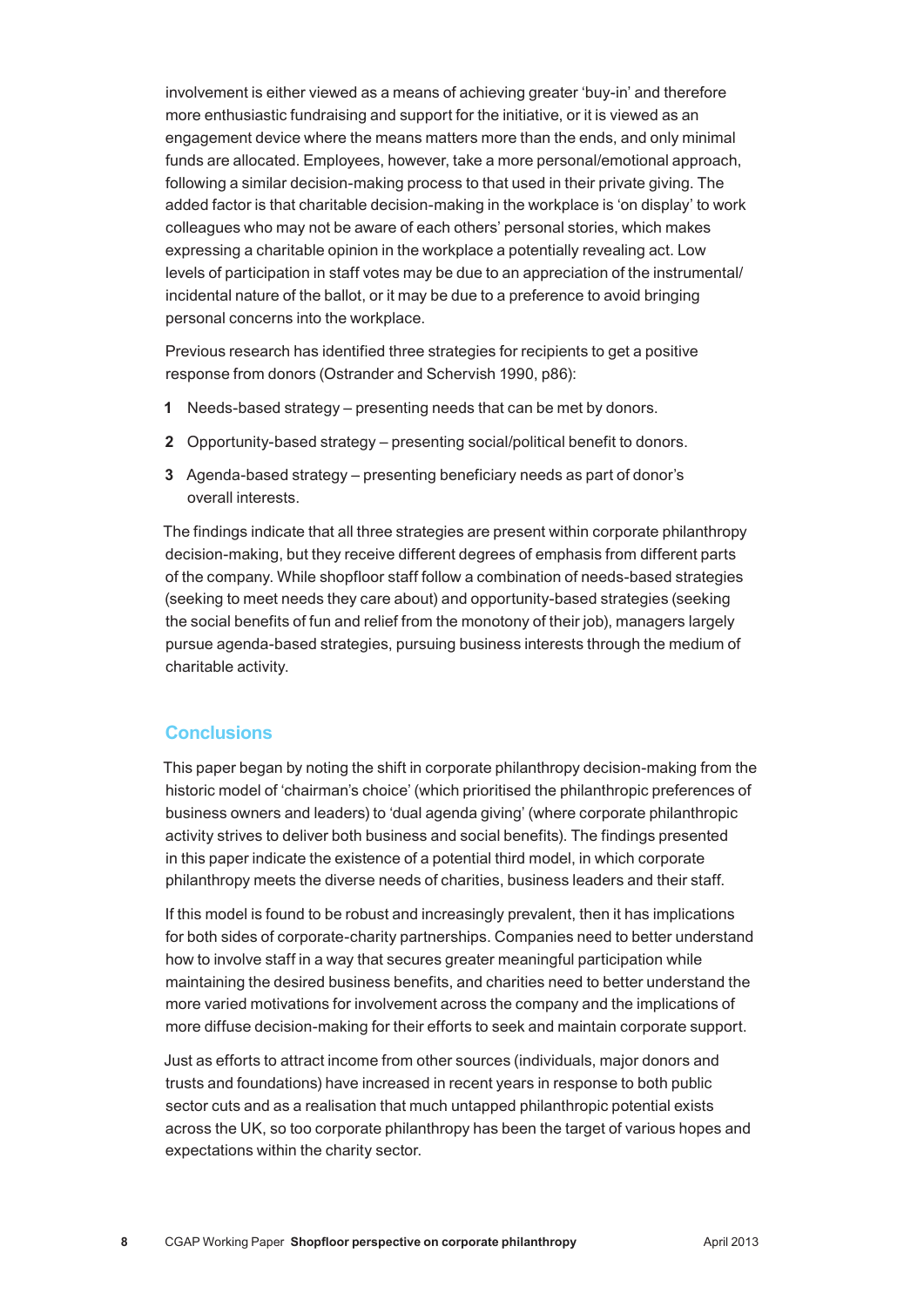Corporate philanthropy may seem increasingly unattainable in the current difficult financial climate, yet *'companies are still keen to engage with charities, but the terms of that engagement are complex and changing'* (Ribeiro 2011). The complexity and costs of investing in efforts to attract and maintain corporate support is substantial, and should be approached with caution by charities because:

*'[Corporate philanthropy] is a highly complex form of relationship fundraising that will not suit either the needs or capabilities of every organization.'* (Sargeant and Jay 2004, p216).

Whereas the starting point for charities seeking corporate support has traditionally been the board, the latest phase within corporate philanthropy involves opening up decision-making to a wider staff group, meaning the chairman's endorsement is no longer the only – or best – route to success for charities seeking support from the private sector. Charities can be self‑limiting if they focus solely on the owners and senior management (Elischer 1999b, p23). This paper shows that if their cause can inspire employees and offer enjoyable opportunities then the shopfloor may well decide to support them.

Big brands have traditionally benefited from the 'dual agenda' model, as they have usually been best placed to offer and deliver the greatest business benefits when defined from the perspective of business leaders. But giving a wider group of employees a greater voice in corporate charity choices could open the door for different types of causes to secure corporate support, as democratic decision-making reflects personal rather than professional imperatives, leading – for example – to more local charities attracting support.

This paper reinforces the well-known point that philanthropy as a concern has to dovetail with personal concerns. This is true whether charitable decision-making occurs in the private sphere of home or in public spheres such as the workplace. Shopfloor philanthropists are not wealthy, yet they also demonstrate similar concerns to rich donors (documented in a growing body of literature such as Odendahl 1990, Ostrower 1995, Lloyd 2004 and Schervish 2008) in that they need more fulfillment than their daily life and work can offer, and they turn to philanthropy as one means for seeking that greater fulfillment.

We already knew from previous research (eg C&E 2011) that companies and charities have distinct motivations and gain different benefits from engaging in corporate philanthropy. But this paper casts a light on the internal variation within companies, highlighting the difference in the charity choices, drivers for involvement and experiences of engaging with charity for those at the top and the bottom of workplace hierarchies.

In conclusion, this paper finds that there is a distinctive 'shopfloor perspective' on corporate philanthropy as a result of the experience of social solidarity between colleagues and the licensed temporary challenge to corporate hierarchy or other rigid norms and conventions, all wrapped up in the British tradition of carnival within giving.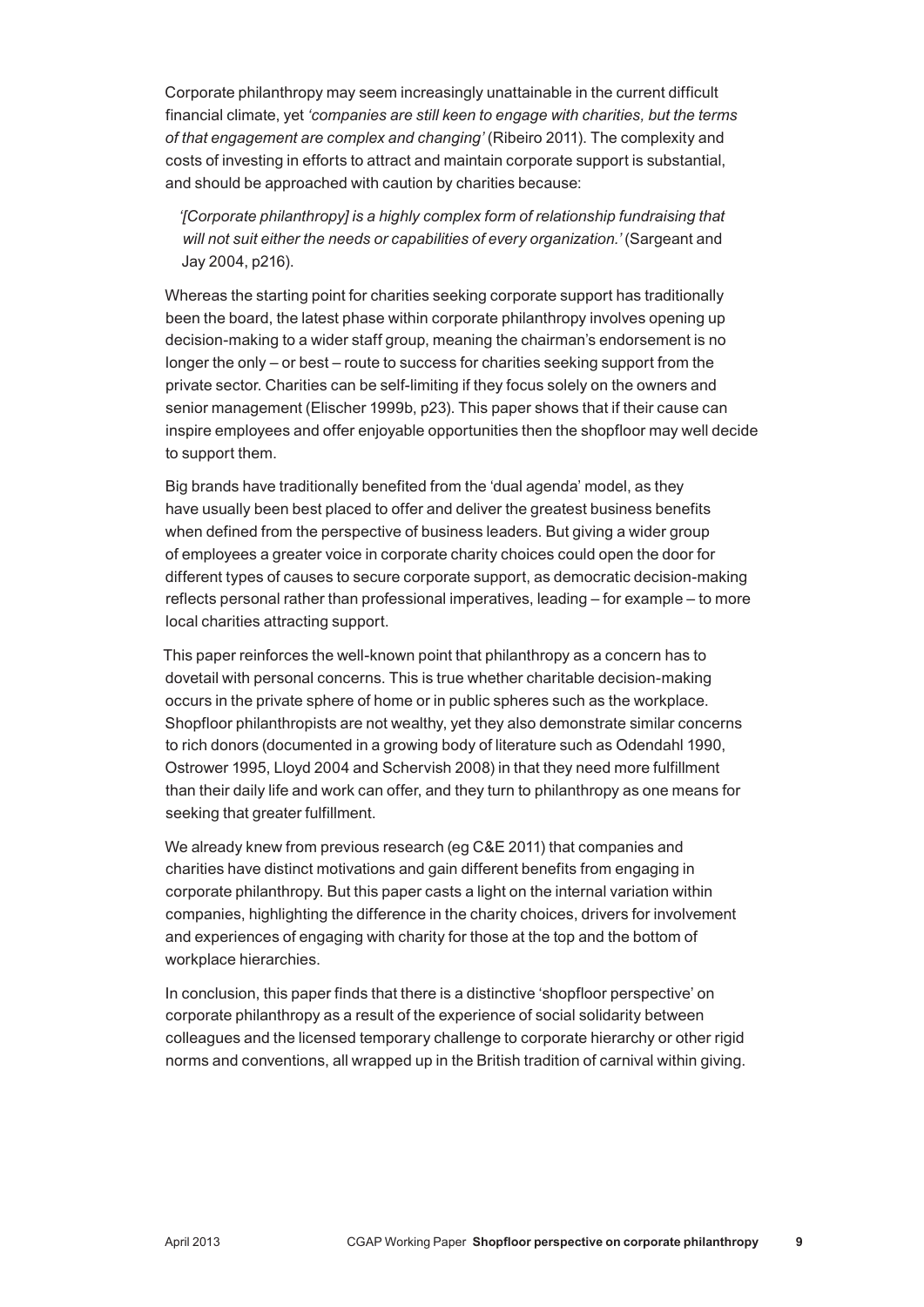#### **References**

Breeze B (2010) *How Donors Choose Charities* Centre for Charitable Giving and Philanthropy, London.

Burlingame D and Young D (1996) *Corporate Philanthropy at the Crossroads* Indiana University Press, Bloomington.

C&E (2011) Corporate‑NGO *Partnerships Barometer* Cause and Effect Advisory Services, London.

CaritasData (2011) *Charity Market Monitor 2011* London: Cass Business School/Centre for Giving and Philanthropy.

DSC (2011) *The Guide to UK Company Giving* Directory for Social Change, London.

DSC (2010) *The Guide to the Major Trusts* Directory for Social Change, London.

Elischer T (1999a) 'Historical context and current environment' in V Morton (ed) *Corporate Fundraising* Directory for Social Change, London.

Elischer T (1999b) 'The company as a resource' in V Morton (ed) *Corporate Fundraising* Directory for Social Change, London.

Mourdoukoutas P (2011) 'How to turn every corporate member into a philanthropist' *Forbes magazine* 12/22/11.

NCVO (2012) *The UK Civil Society Almanac 2012* National Council for Voluntary Organisations/ Civil Society Media, London.

Odendahl T (1990) *Charity Begins at Home: Generosity and Self‑Interest Among the Philanthropic Elite* Basic Books, New York.

Office for National Statistics (2012) *Estimating Differences in Public and Private Sector Pay – 2012* ONS, London.

Ostrower F (1995) *Why the Wealthy Give: The culture of elite philanthropy.* Princeton University Press, Princeton, NJ.

Sargeant A and Jay E (2004) *Fundraising Management: Analysis, planning and practice* Routledge, London.

Schervish P (2008) 'Why the wealthy give: factors which mobilise philanthropy amongst high net‑worth individuals' in A Sargeant and W Wymer (eds) (2008) *The Routledge Companion to Nonprofit Marketing* Routledge, London.

Turner V (1969) *The Ritual Process: Structure and anti‑structure* Transaction Publishers, New Jersey.

Van Gennep A (1909) *The Rites of Passage* University of Chicago Press, Chicago.

Walker C, Pharoah C, Marmolejo M and Lillya D (2012) *UK Corporate Citizenship in the 21st Century* Centre for Charitable Giving and Philanthropy Briefing Note 9.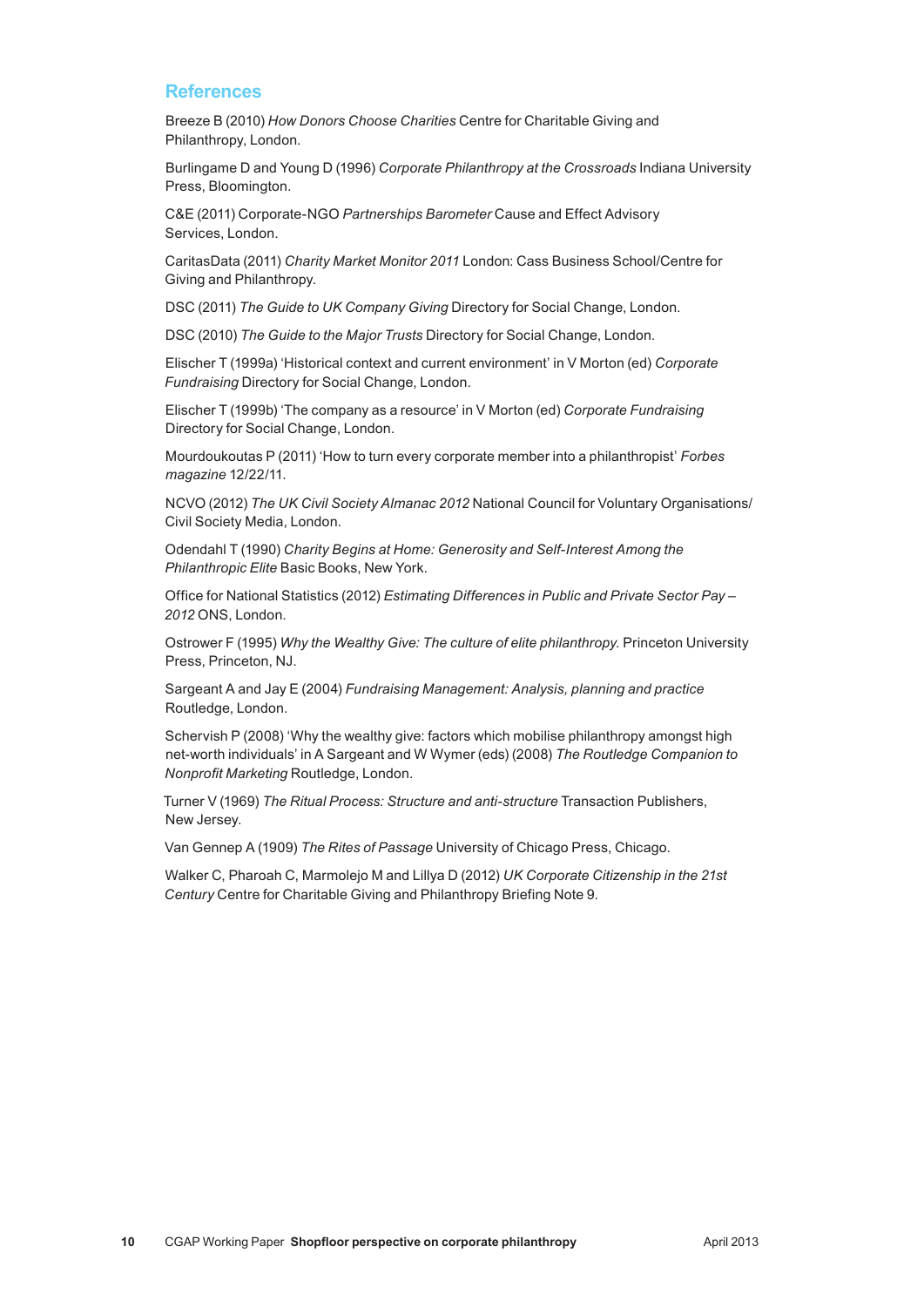#### **About the author**

Dr Beth Breeze is a researcher within the ESRC Centre for Charitable Giving and Philanthropy. She is based at the University of Kent where she co-founded and now directs the Centre for Philanthropy, which conducts a range of research projects and offers undergraduate and postgraduate courses on philanthropy, fundraising and volunteering. Contact b.breeze@kent.ac.uk

# **About CGAP**

The ESRC Centre for Charitable Giving and Philanthropy (CGAP) is the first academic centre in the UK dedicated to research on charitable giving and philanthropy. Three main research strands focus on individual and business giving, social redistribution and charitable activity, and the institutions of giving. CGAP is a consortium comprising Cass Business School, University of Edinburgh Business School, University of Kent, University of Southampton, University of Strathclyde Business School and NCVO. CGAP's coordinating 'hub' is based at Cass Business School. CGAP is funded by the ESRC, the Office for Civil Society, the Scottish Government and Carnegie UK Trust. The views in CGAP papers are entirely the author's own.

**For further information on CGAP, visit www.cgap.org.uk**